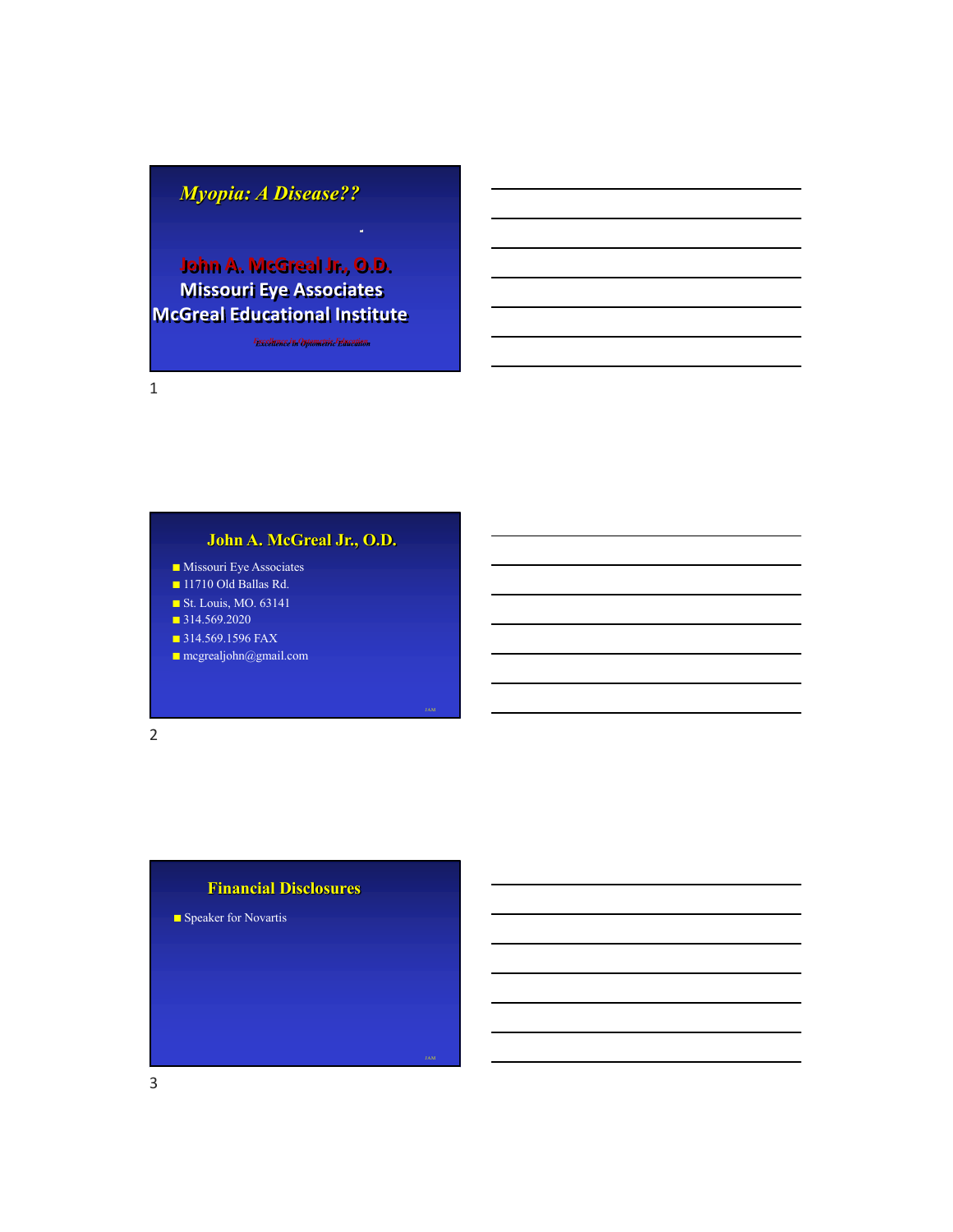## **Is Myopia a Disease?**

- Myopia long considered a disorder of refraction
- Is it that simple?
- Standard of care has always been to prescribe
	- spectacle and/or contact lenses
		- Has that proven to be successful?
		- The rates of myopia worldwide have skyrocketed The downstream consequences of high myopia and

JAM

JAM

- myopic progression are important to understand
- Underappreciated
- Profound public health problem
- Tremendous economic impact

4

#### **Is Myopia a Disease?**

- Myopia is common 42% of Americans (12-54 yrs)
- Increasing in prevalence
- Systematic Data review and meta-analysis
	- 145 studies
	- 2.1 million participants
- Global prevalence of myopia = 28.3% (2010)
- Projected increase of myopia =  $34\%$  (2020)
- Regional differences are important!
- East Asia =  $47% (2010)$ North America =  $34.5%$ – Western Europe = 28.5%

5

#### **Unprecedented Increases in Myopia**

- China
- Japan
- South Korea
- Singapore
- Taiwan
- In some parts of Asia the incidence of myopia is 80%!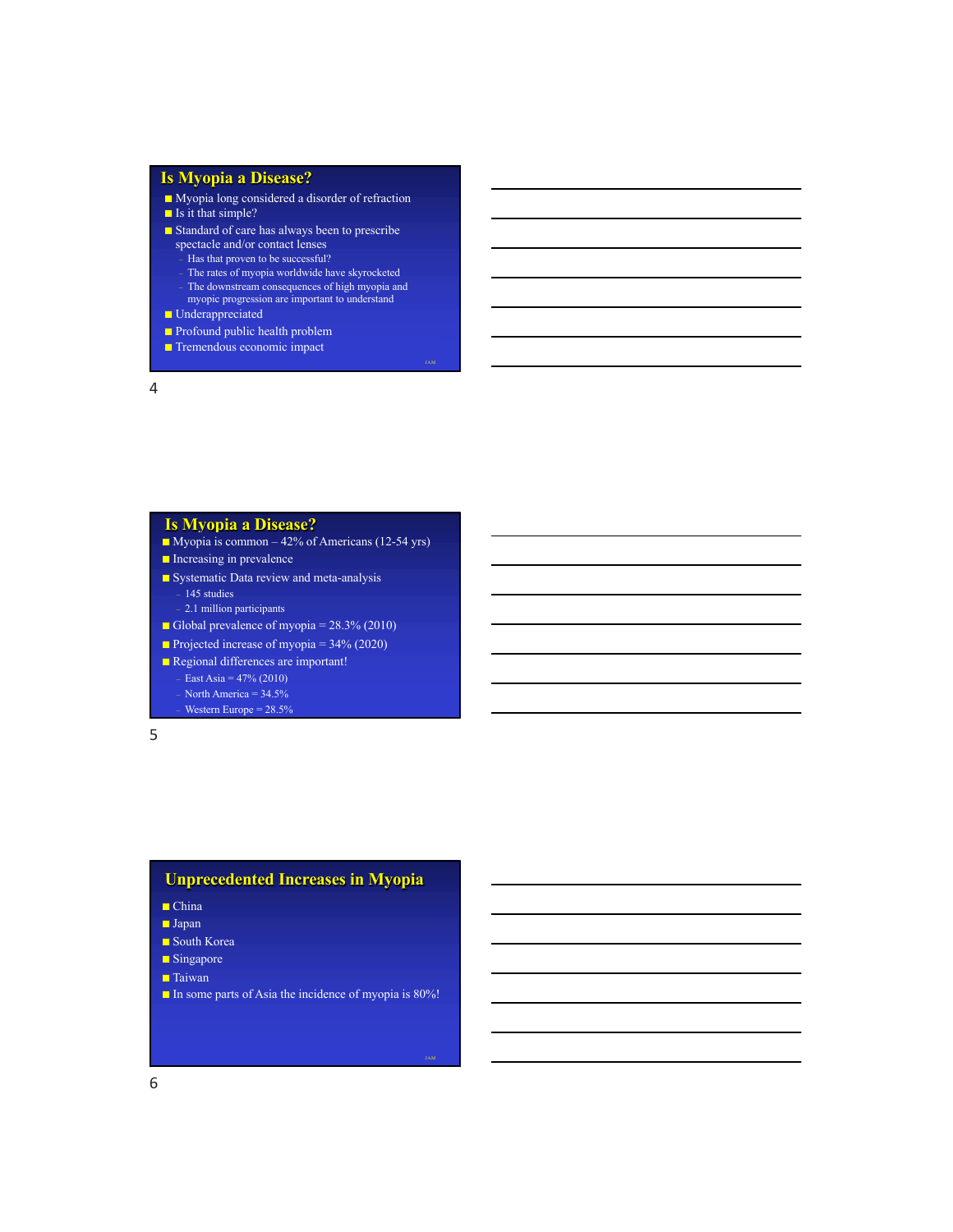#### **Eyesight Influences Many Things**

- Affects the way we relate to others
- Integrate into society
- Impacts education
- Impacts employment
- Child development
- Mental health
- Functional capacity in elderly
- Greatest burden of uncorrected vision is seen in older individuals, rural areas, and least developed countries

JAM

7

# **Serious Myopia Related Problems**

- Glaucoma larger discs, tilted discs, peripapillary atrophy make misinterpretation of data commom
- Retinal detachment
- Cataract
- Myopic macular degeneration
	- Most common cause of blindness in Japan
	- Most common cause of low vision and blindness in China ■ Beijing Eye Study
- Since cpRNFLT is not often helpful the observation of thickness of retinal macular layers is important

8

# **World Health Organization (WHO)** ■ Myopia experiencing an alarming increase in prevalence ■ Estimates for 2050 – 50% myopic worldwide ■ This represents half the population of the world !! ■ 5 billion people – 10% high myopia ■ High myopia (HM) is particularly concerning – Associated with significant increase in visual impairment (VI) – Myopic macular degeneration (MMD) ■ Alarming increase in prevalence ■ Puts 1 billion at risk for blindness leading co-morbidities ■ Largest burden – East Asia  $\rm SE$ Asia

JAM

– South Asia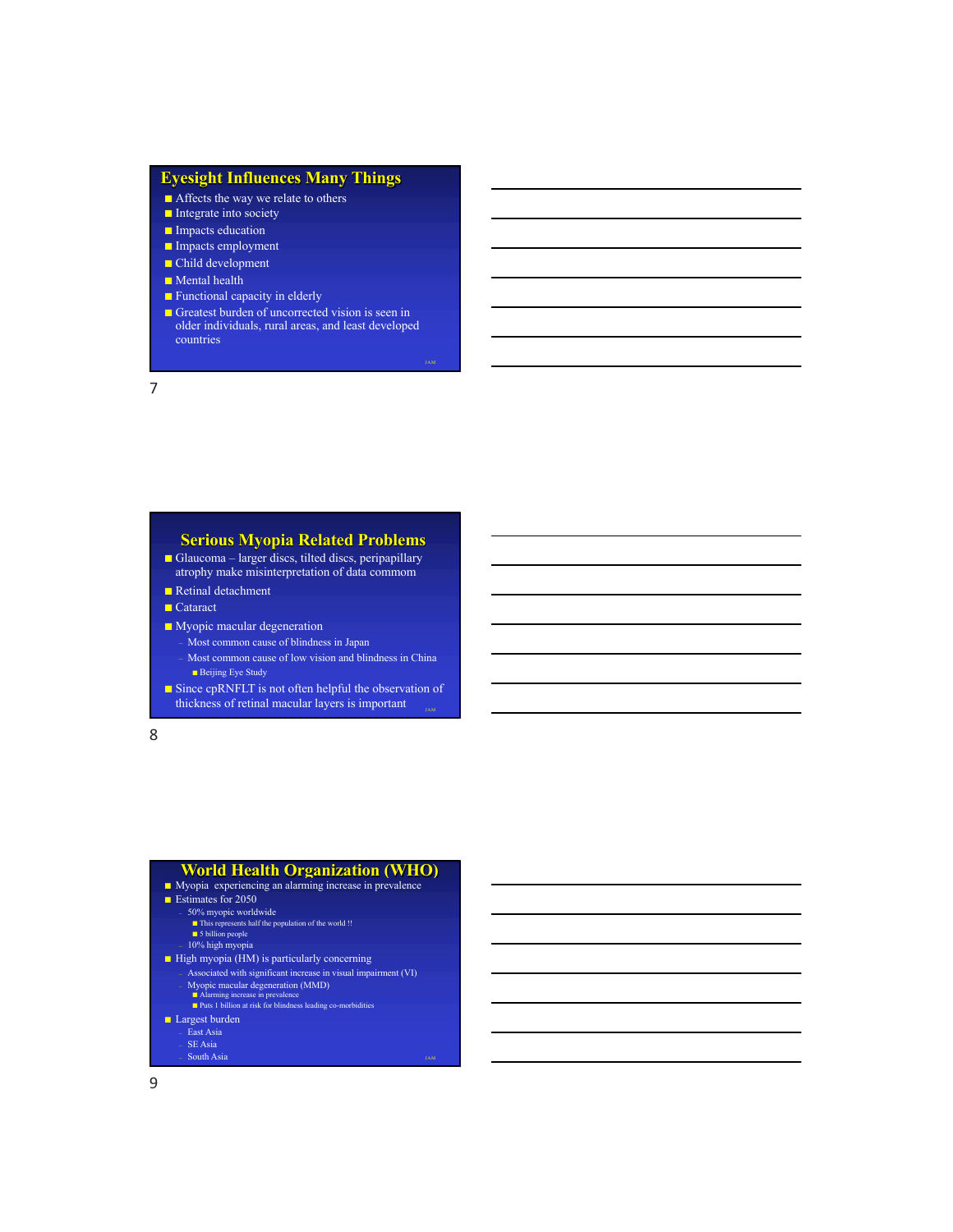# **Environmental Factors - Multifactorial**

- Intense near work
- Half the studies do not show a relationship!? ■ Time outside
- Prevents or delays or both
- Does time outside prevent or does time inside stimulate?
- Reading behaviors
- Especially prolonged or intensive ■ Illumination levels
- Fluorescent lamps / low light levels / low frequency of flicker
- Esophoria linked to onset and progression

10

# **Environmental Factors - Multifactorial**

- Intensity of education studies
- Head tilt while reading
- Parental myopia

#### 11

#### **Cram School**

- Well documented and remarkable difference between myopia in SE Asia and other countries
- Probable causative role in myopia development is competitive stressful education system
- Cram schools are after school tutoring programs
- Prolonged attendance at cram schools are a major risk factor for onset of myopia in children 7-12 years of age – Average time spent in cram schools are >2 hours/day – Doesn't account for the time at near spent in classroom during regular school hours or time spent doing homework after school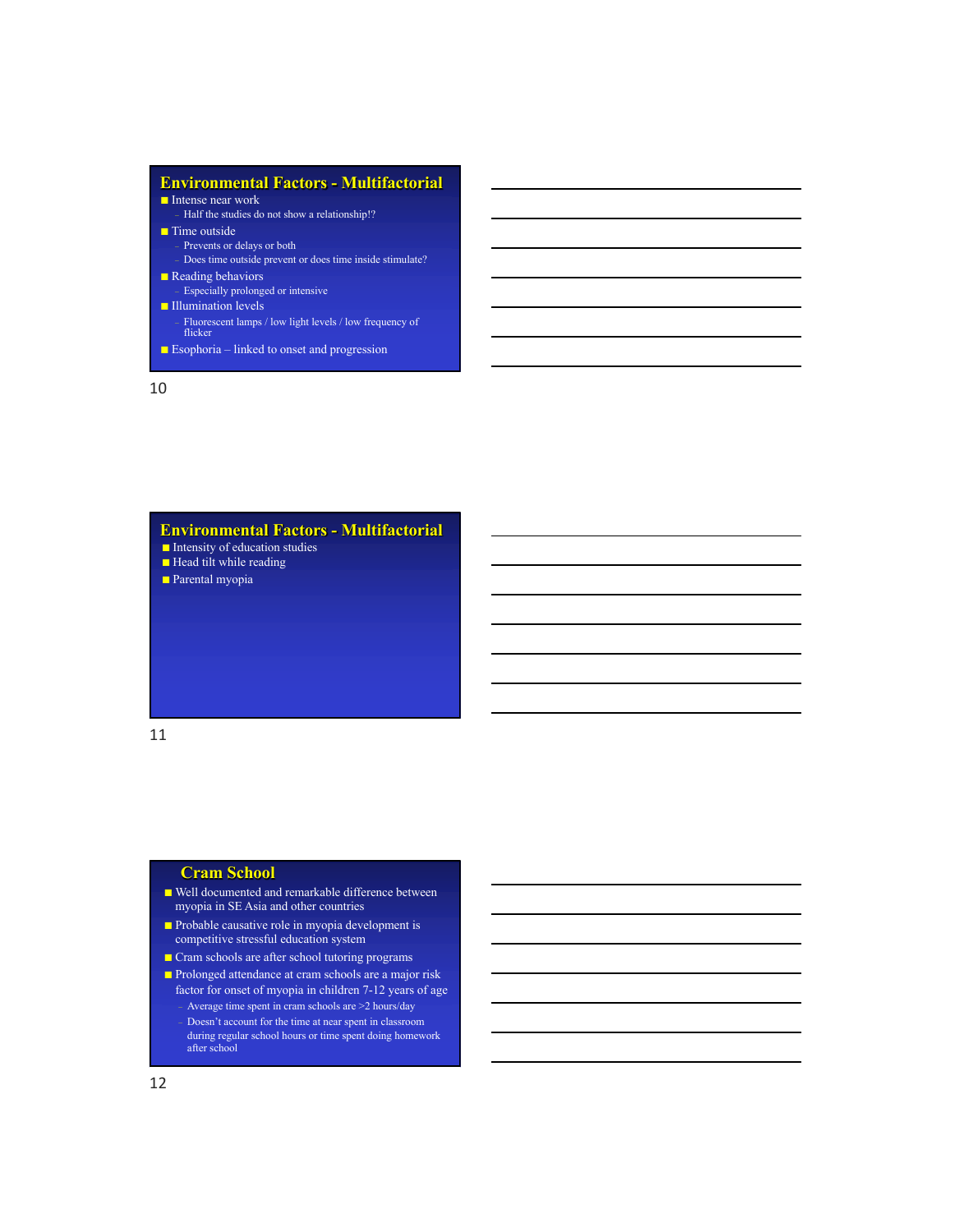## **The New Kid on the Myopia Block**

■ Children spend large amounts of time playing games on smart phones, tablets, PCs

■ Reading

- Shoolwork is on laptops, PCs, smartboards
- Homework is on laptops, PCs
- Close work dominates culture
- Sedentary postures common

13

# **Pathologic Myopia (PM)**

- Major cause of irreversible VI worldwide
- Leading cause of monocular blindness in Japanese >40 years of age (Tanjimi study)
- Primary cause of VI & blindness in China
- **European & Latin American populations**  $3^{rd}$  leading cause of blindness
- 2015 International Panel created a new photographic grading system for myopic macular degeneration – META-PM Classification System

14

#### **META-PM Classification**

#### ■ Tessellated fundus

- Diffuse chorioretinal atrophy
	- Peri-papillary diffuse choroidal atrophy (PDCA) – Macular diffuse chorioretinal atrophy (MDCA)
- Patchy chorioretinal atrophy atrophy & holes in Bruch's membrane
- Macular atrophy – CNV-related Macular atrophy (CNV-MA) Patchy atrophy related macular atrophy (patchy-MA)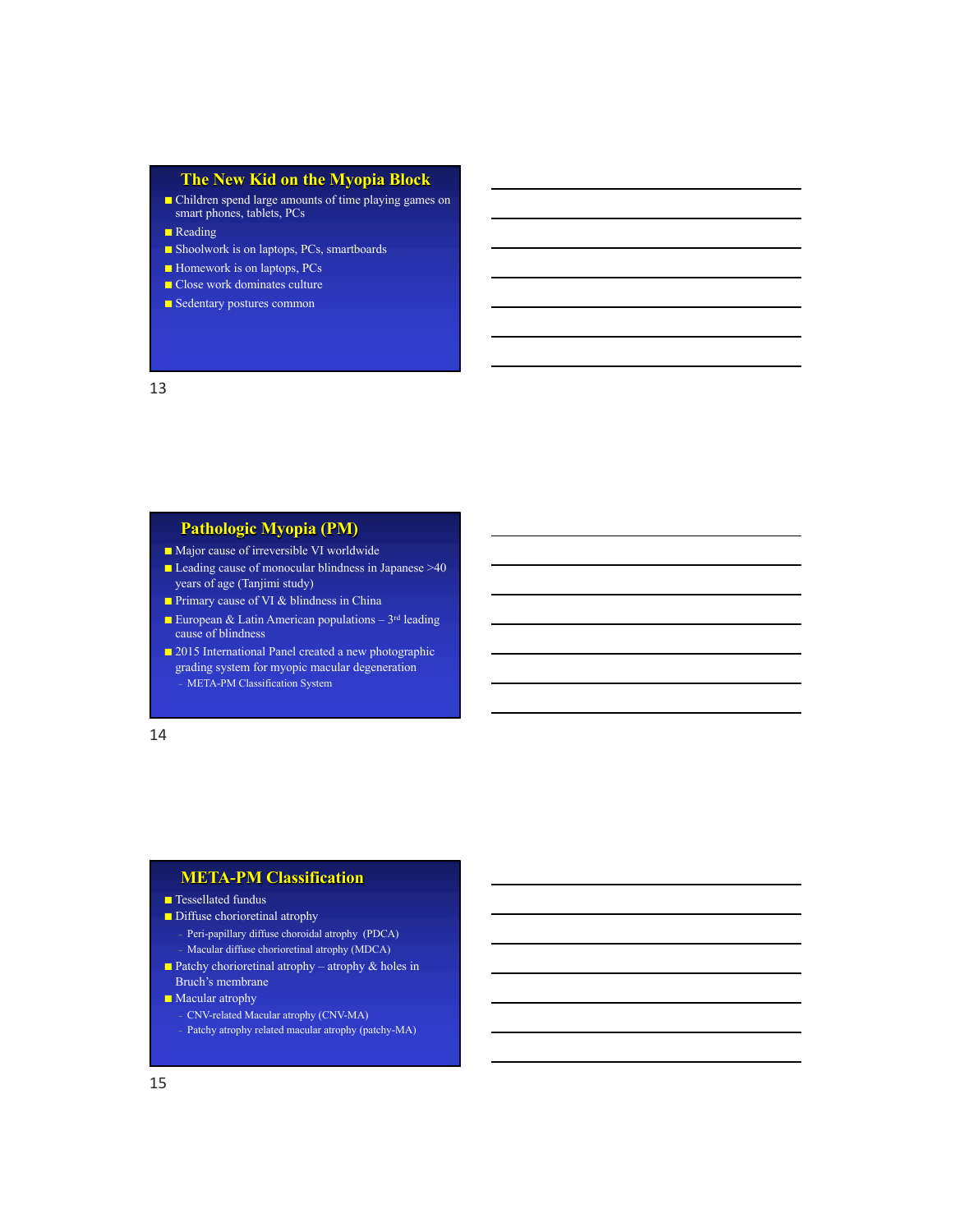# **META-PM Classification**

- Lacquer cracks (LC)
- Myopic choroidal neovascularization (CNV)
- Macular traction maculopathy
- Dome-shaped macula

16

# **Choroidal Thickness (CT) in PM**

- Normals choroid thickness is thickest subfoveal
- Pathology thickest at superior, temporal, inferior, subfoveal
- Choroidal thickness (CT) is markedly thinner in HM – Starts nasal to FAZ and moves towards macula
- CT significantly thinner in eyes with more severe myopic maculopathy  $50\%$  less CT
	- $1^{\rm st}$  sign of pathology
- Progression from no pathology-to tessellated-to diffuse atrophy is due to progressive thinning of choroid

17

#### **Papillary RNFLT in High Myopia**

- OCT-derived macular ganglion cell complex measurements and cpRNFL loss were strongest predictors for VF progression
- cpRNFLT is lower in older eyes
	- Mean rate of loss 0.52u/yr
	- In older subgroups (40-50, and 50-59 yrs) the degree of cpRNFL loss becomes greater & the differences widened with higher degrees of myopia!
	- Needs to be accounted for in evaluation of OCT images
	- Remains unclear if in high myopia the progressive loss of cpRNFL loss represents glaucoma suspect or even preperimetric or perimetric low tension glaucoma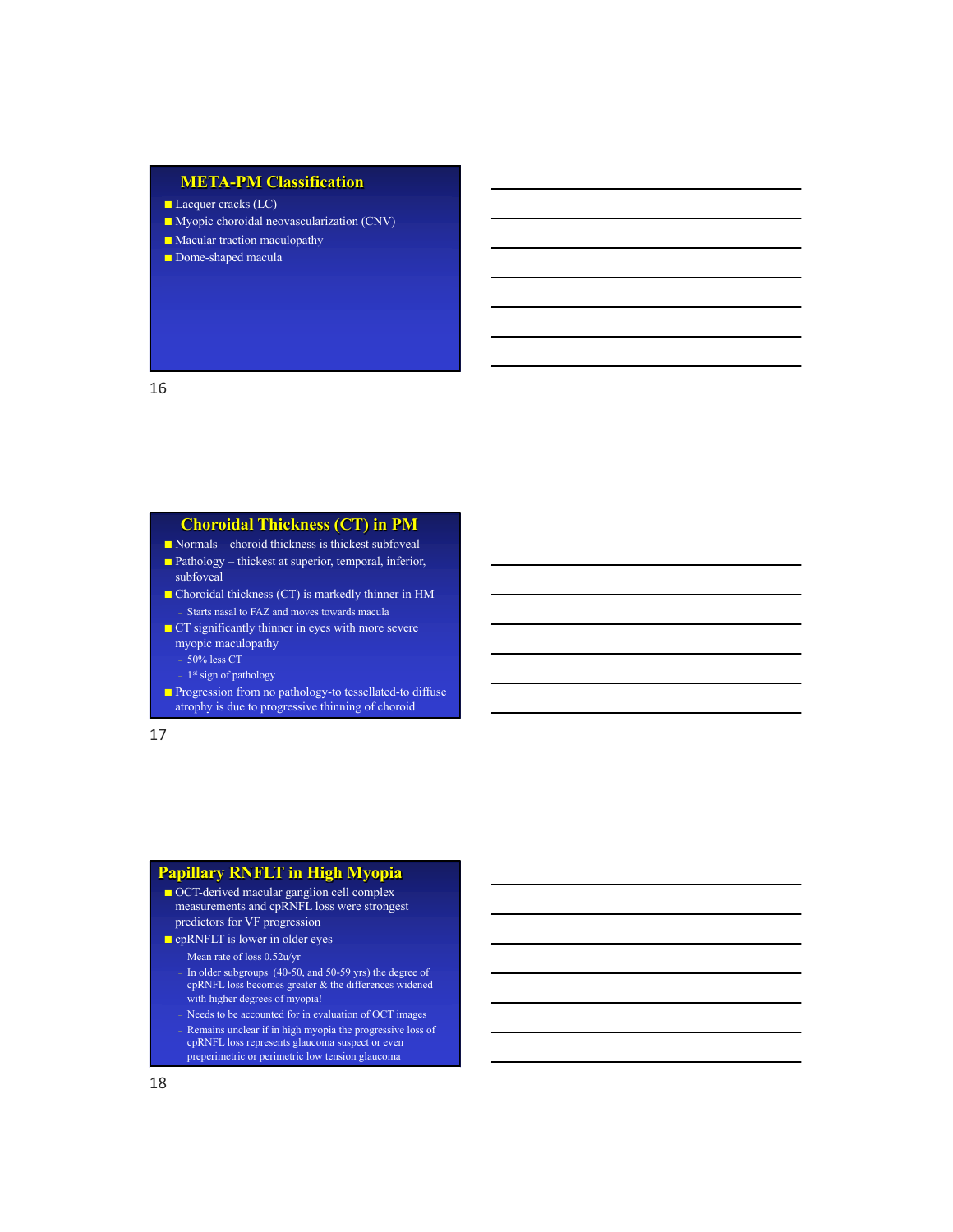# **Common Sense Action Plan**

- Prevent myopia
- Correct myopia
- Control myopia after it occurs
- Manage pathologic complications of high myopia
- Better understand the economic value of intervention – Not cost
	- Productivity data and downstream effects should drive policymakers
	- Naidoo Ophthal March 2019 sentinel work on economics of correcting myopia

19

#### **Common Sense Action Plan**

■ Naidoo et al

- Combined data for spectacle correction with myopia data – Applied disability weights
- Applied employment rates
- Labor force participation
- GDP per capita
- Stratified for various levels of myopia
- Calculated results in USD (\$)
- Data collection from 2015

20

#### **Common Sense Action Plan**

#### ■ Naidoo et al

■ Annual global productivity loss from uncorrected refractive error

– \$202 Billion USD

■ Cost of \$20 Billion USD to build infrastructure, train personnel, and deliver care needed to correct all vision impairment (VI) from uncorrected refractive error – 5 year implementation plan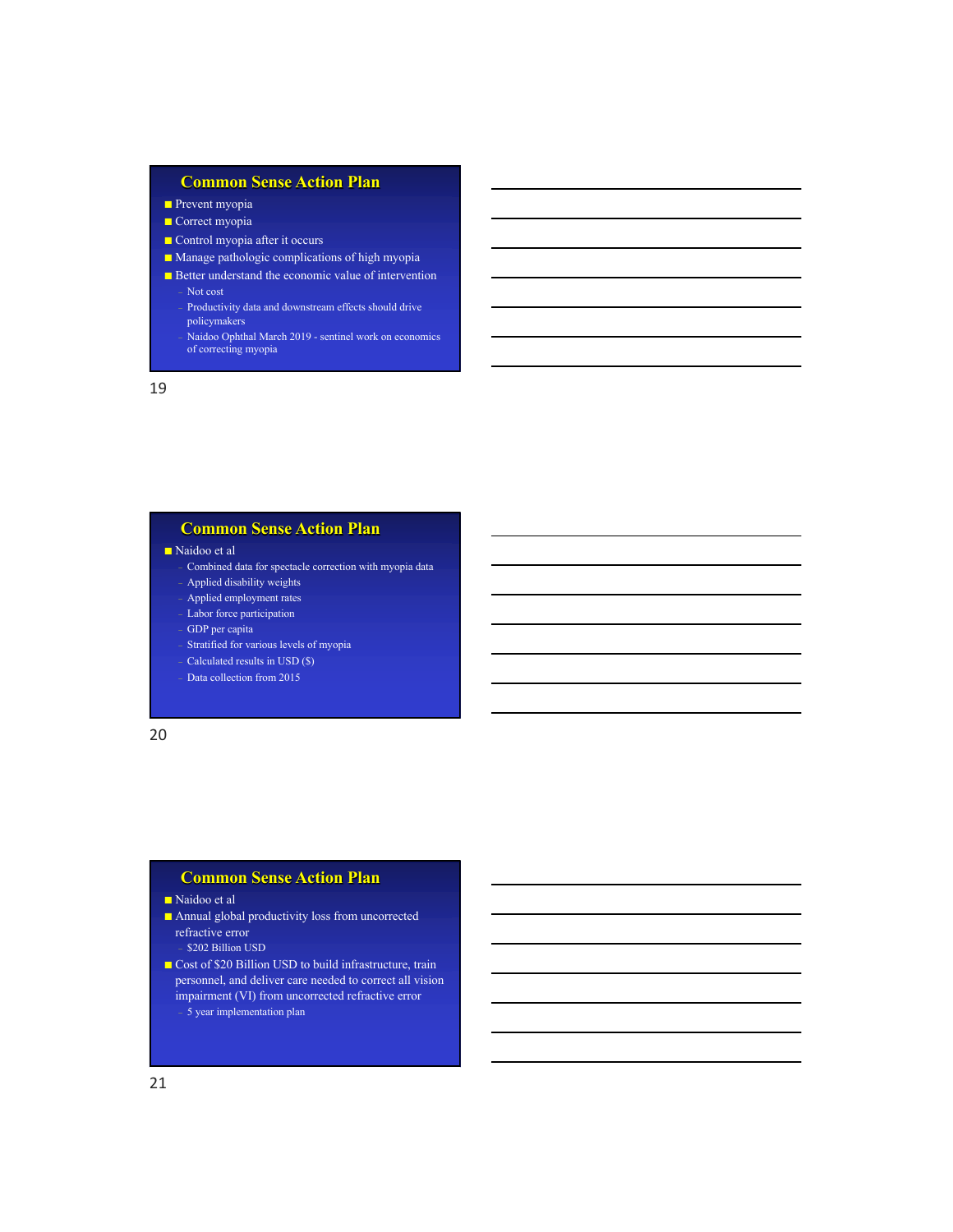## **Myopia Treatments & Control**

#### ■ Spectacle and contact correction

■ Under-correction of myopia

– Ineffective at slowing progression or

– Actually accelerate progression

- Note: recent study documents that significant undercorrection yields less progression than full correction ■ ie not correcting refractive error at all!
- Atropine at various dosages convincingly controls
- progression of myopia and axial elongation – Abrupt discontinuation maximizes rebound phenomenon
	- Greater loos of treatment effect with higher dosages

22

#### **Myopia Treatments & Control**

■ Atropine effect not caused by cycloplegic effects – Acts of inner retina magnifying the retinal response to myopic defocus

– Inhibits chorioretinal thinning in response to hyperopic defocus while not suppressing thickening in myopic defocus

#### ■ Orthokeratology

– Better control effects in children with large pupils

– Average control is 50%

– Greater effects on higher myopic refractive error or with

greater corneal shape change

– Atropine added to orthokeratology may increase control effect

23

#### **Myopia Treatments & Control**

#### ■ Multifocal or bifocal contact lenses

– Average progression control is 40%

– All published studies used distance centered multifocal contacts

- Would other designs work better?
- What are the effects of different add powers?
- $\blacksquare$ <br> <br> Is there an additive effect of atropine with CL?